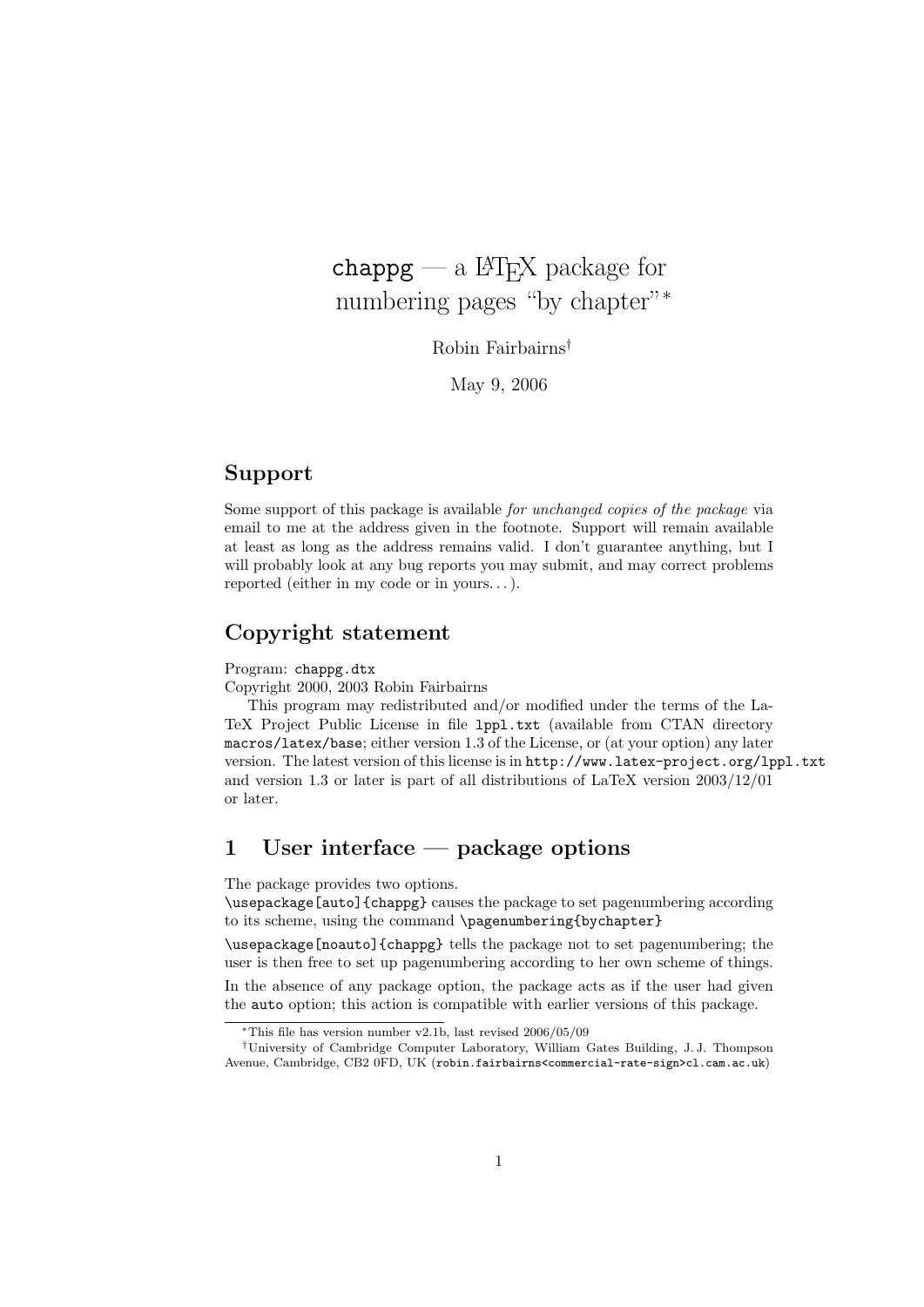# **2 User interface — commands**

The purpose of the package is to provide a page-numbering style "bychapter", for use with the \pagenumbering command. In simple use, the command

\pagenumbering{bychapter}

will

- reset the page counter to 1,
- cause page numbers to display as " $\langle chapter \rangle$ - $\langle page \rangle$ ",
- cause page numbers to be reset to 1 at the start of each chapter.

Of course, none of this is useful (indeed, an error is provoked) if the document is not using the standard report or book class, or some other class that provides \chapter-level divisions.

More complicated use of the package is possible, using the commands described below.

The package modifies the LATEX kernel command \pagenumbering so that it has an optional argument; all the kernel-defined numbering styles ignore the optional argument, but if the numbering style is bychapter, the argument may be used to specify a means of numbering pages. Thus, while

```
\pagenumbering{bychapter}
```
gives page numbers in the form " $\langle chapter \rangle$ - $\langle page \rangle$ ", so pages of chapter 3 will be numbered 3-1, 3-2, etc., and pages of appendix B will be numbered B-1, B-2, etc. With the optional argument form:

\pagenumbering[Index]{bychapter}

page numbers will appear in the form "Index- $\langle page \rangle$ ". One of the anticipated uses of this facility is just as indicated — providing by-chapter numbering of the pages of chapters that don't have numbers (as index chapters don't in the standard classes).

The separator between the chapter and page numbers (hyphen above, but I can imagine people wanting it to be an en-dash) is \chappgsep, which en-dash-lovers may redefine (after loading the package); for example:

#### \renewcommand{\chappgsep}{--}%

Havoc is wreaked with this structure in the LaTeX \frontmatter and \mainmatter commands (which both explicitly use \pagenumbering and therefore destroy the changed definition of \thepage).

My design decision, when converting this package for use under LaTeX 2e was to assume that \frontmatter is indeed to be in \pagenumbering{roman}, and to restore the chapter-numbering in \mainmatter. Chapters in the frontmatter can not be numbered 'by' their chapters, since the chapters don't actually have numbers. If the author wishes to have some special treatment of part of the frontmatter, the analogue of the above is

```
\chapter{Preface}
\pagenumbering[Preface]{bychapter}
```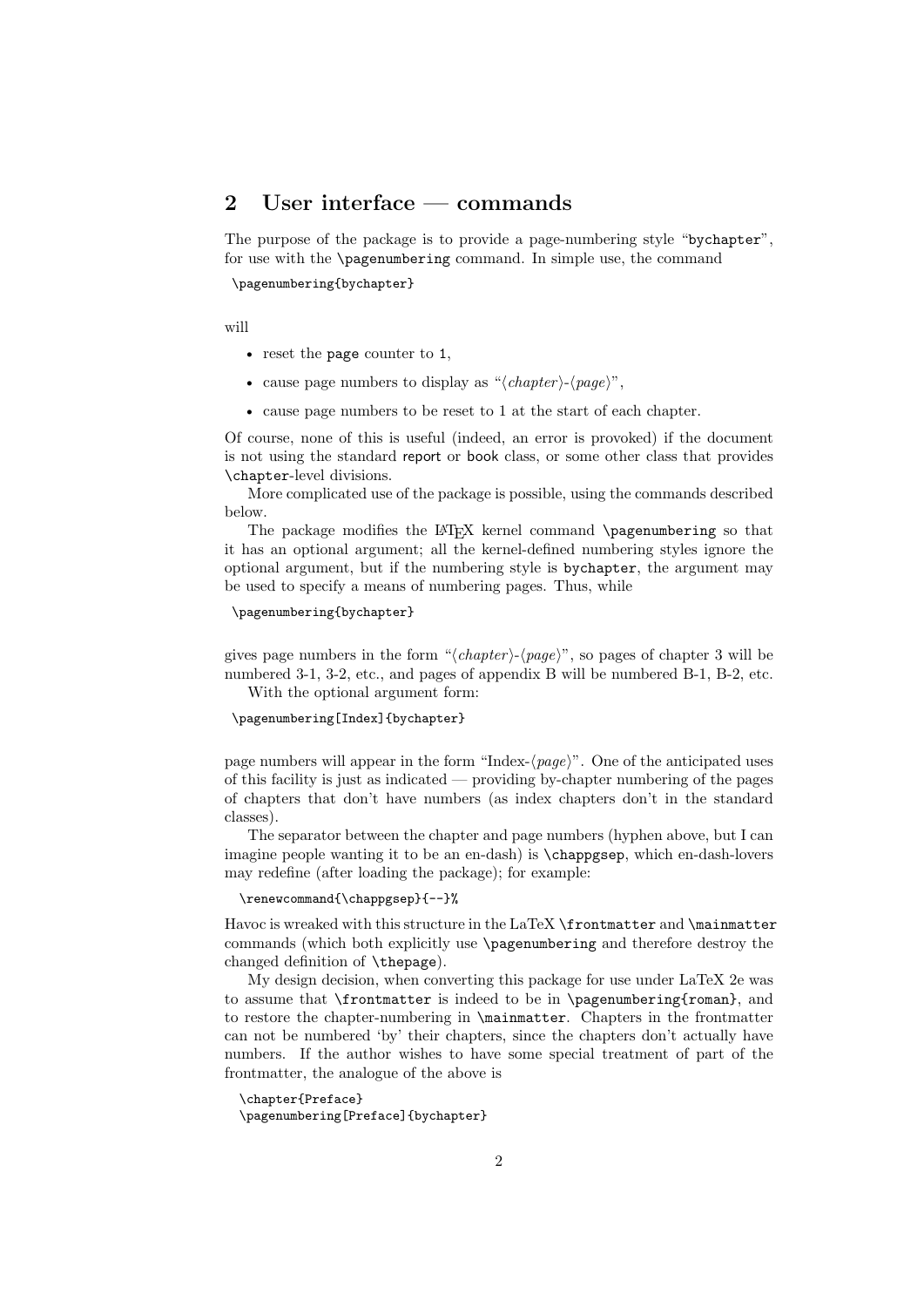The conception breaks down again in **\backmatter**; again, the **\chapter** commands don't number the chapters, so that the pages will all be numbered as if they were 'within' the last real chapter. Therefore, if by-chapter page numbering is still enabled while in the backmatter, and the user hasn't issued a new \pagenumbering[prefix]{bychapter} since the \backmatter command, the package rewrites the prefix as {\bf??}, and produces a warning at the end of the document.

# **3 User interface — a caution**

The \appendix command can confuse by chapter page numbering — unless you take some precautions, the last page or two of your last "real" chapter will not be be numbered "by chapter". The solution is to issue a \clearpage (if openany class option is in effect), or \cleardoublepage (if openright class option is in effect). By default, report class uses the openany option, so you would write:

```
... text at end of chapter.
\clearpage
\appendix
\chapter{Title of first appendix}
```
whereas the book class uses the openright option by default, so you would write:

```
... text at end of chapter.
\cleardoublepage
\appendix
\chapter{Title of first appendix}
```
# **4 Code: Preliminaries**

#### 1 (\*package)

This package was largely reimplemented for use as a  $\text{LATEX} 2_{\epsilon}$  package, taking account of \mainmatter, etc., and providing various extra capabilities, by Robin Fairbairns, from a LATEX 2.09 style file by Max Hailperin, who first published the style in TeXMaG Vol. 5, No. 3 (part 1).

This release provides typeset documentation of the first LATEX  $2\varepsilon$  version, for TEX catalogue users' convenience.

\if@chappg@auto \if@chappg@resetting

```
3 \newif\if@chappg@resetting \@chappg@resettingfalse
```
Deal with package options; we set option auto by default, for compatibility with the earlier versions of this package

```
4 \DeclareOption{auto}{\@chappg@autotrue}
```
5 \DeclareOption{noauto}{\@chappg@autofalse}

Conditionals for control of page number resetting 2 \newif\if@chappg@auto \@chappg@autofalse

```
6 \ExecuteOptions{auto}
```
7 \ProcessOptions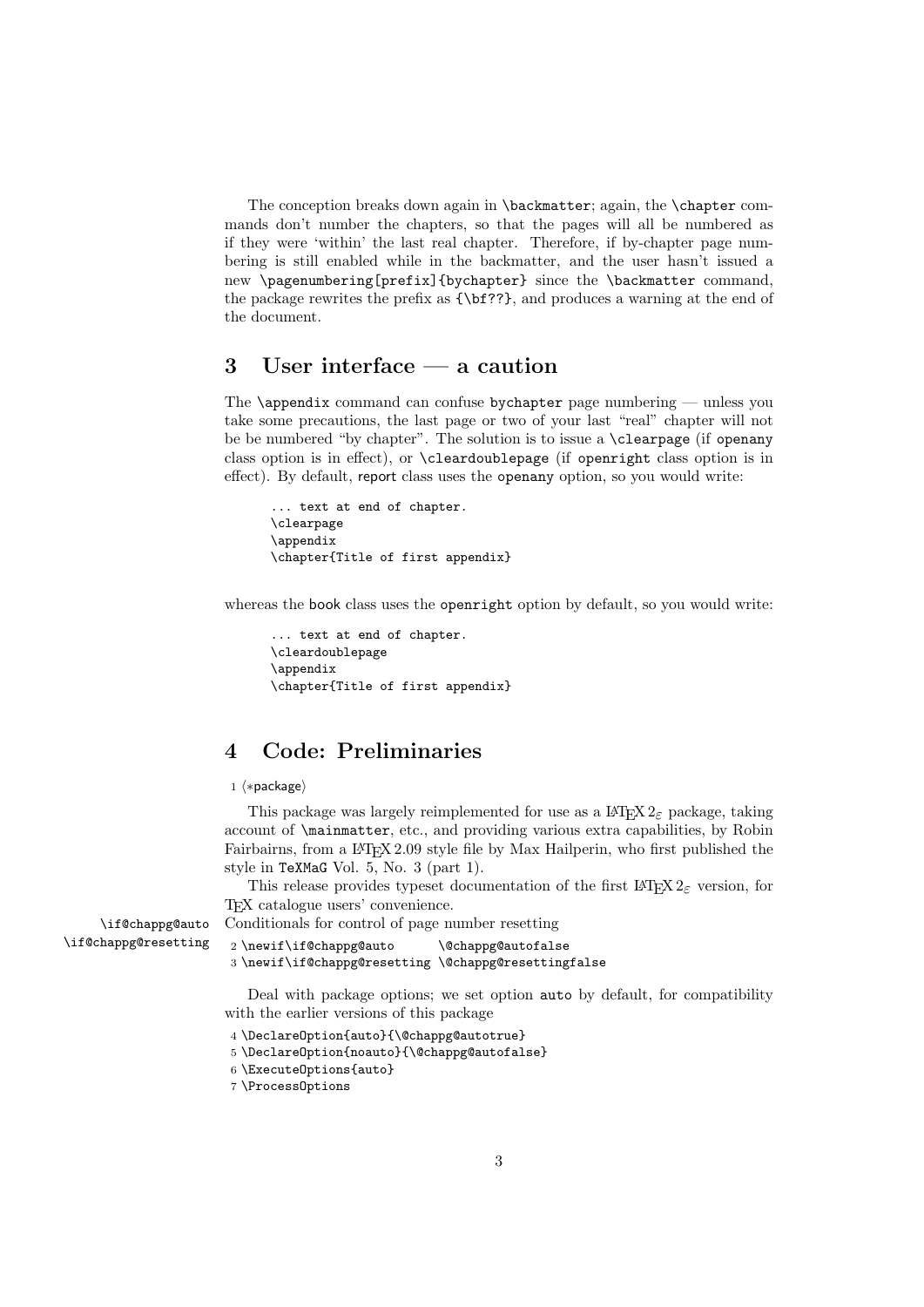```
\pagenumbering
   \@chappg@prefix
                     Replace \pagenumbering so as to have the optional argument.
                      8 \renewcommand\pagenumbering[2][\@chappg@thechapter]{%
                      9 \global\c@page\@ne
                     10 \protected@xdef\thepage{%
                     11 \expandafter\noexpand\csname @#2\endcsname
                     12 \noexpand\c@page
                     13 }%
                     14 \gdef\@chappg@prefix{#1}%
                        And now make sure that page numbering resetting is in its right state
                     15 \def\@tempa{#2}%
                     16 \def\@tempb{bychapter}%
                     17 \ifx\@tempa\@tempb
                     18 \@chappg@checkloc
                     19 \if@chappg@resetting
                     20 \qquad \text{leless}21 \@addtoreset{page}{chapter}%
                     22 \@chappg@resettingtrue
                     23 \ifmmode{\big\vert} \else{ 123 \fi 123
                     24 \else
                     25 \if@chappg@resetting
                     26 \@removefromreset{page}{chapter}%
                     27 \@chappg@resettingfalse
                     28 \setminusfi
                     29 \setminusfi
                     30 }
        \Phi This is the command used by \text{log}(\frac{\text{by} \cdot \text{haper}}{\text{bsymbol}}) to actually create
                     the page number
                     31 \newcommand\@bychapter[1]{%
                     32 \@chappg@prefix\chappgsep\@arabic#1%
                     33 \ifx\@chappg@prefix\@chappg@surprise
                     34 \if@chappg@surprised\else
                     35 \xdef\@chappg@surprise@line{\the\inputlineno}%
                     36 \global\@chappg@surprisedtrue
                     37 \fi
                     38 \fi
                     39 }
\@chappg@thechapter Output a chapter number if there have been any chapters; otherwise gobble the
                     following thing, which will be \chappgsep
                     40 \def\@chappg@thechapter{%
                     41 \ifnum\c@chapter=0
                     42 \expandafter\@gobble
                     43 \else
                     44 \thechapter
                     45 \fi
                     46 }
        \chappgsep Separator in the above
                     47 \providecommand\chappgsep{-}
        \mainmatter
Hack at \mainmatter so that it restores bychapter numbering if there's been a
      \@@mainmatter
\frontmatter command and it was there in the first place
```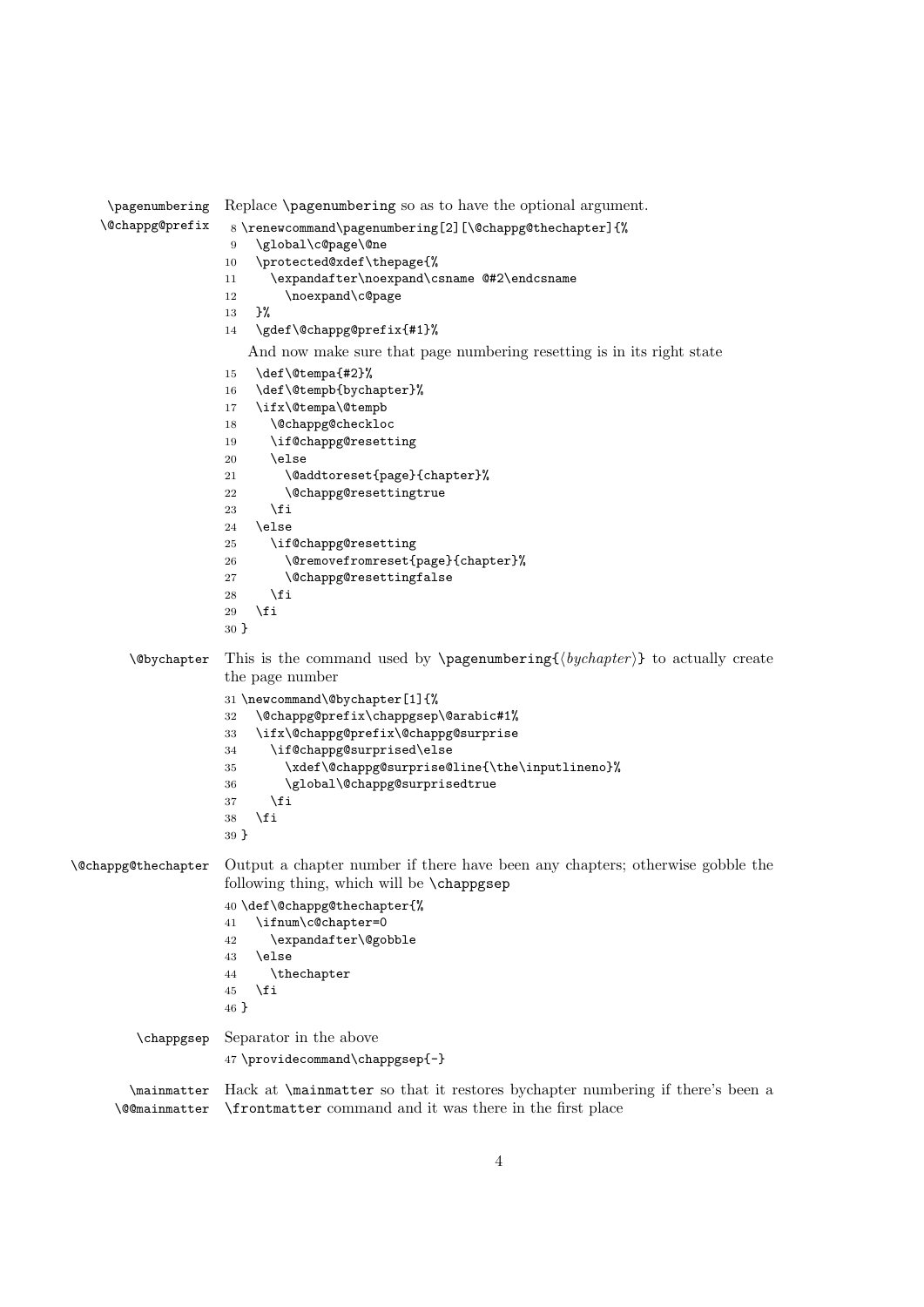```
48 \let\@@mainmatter\mainmatter
                     49 \def\mainmatter{\@@mainmatter
                     50 \if@chappg@auto\pagenumbering{bychapter}\fi
                     51 }
         \backmatter
Hack at \backmatter so that it warns the user of possibly surprising results if
      \@@backmatter
   \@chappg@surprise
\if@chappg@surprised
                     \pagenumbering[\whatever}]{\bychapter}} hasn't been used
                     52 \let\@@backmatter\backmatter
                     53 \def\backmatter{\@@backmatter
                     54 \let\@chappg@prefix\@chappg@surprise
                     55 }
                     56 \def\@chappg@surprise{\textbf{??}}
                     57 \newif\if@chappg@surprised \@chappg@surprisedfalse
                        Generate a warning at end document if one of those "surprised" things has
                     been executed, or if a \pagenumbering command was given in a bad place.
                     58 \AtEndDocument{%
                     59 \if@chappg@badloc
                     60 \PackageWarningNoLine{chappg}{Bad location for
                     61 \string\pagestyle{bychapter} command
                     62 \MessageBreak
                     63 \string\clearpage\space or \string\cleardoublepage\space
                     64 \MessageBreak
                     65 recommended before \string\pagestyle\space on line
                     66 \@chappg@badloc@line
                     67 }
                     68 \fi
                     69 \if@chappg@surprised
                     70 \PackageWarningNoLine{chappg}{Possibly surprising page numbering in
                     71 \string\backmatter
                     72 \MessageBreak
                     73 Use \string\pagenumbering[prefix]{bychapter}%
                     74 \MessageBreak
                     75 to select alternative before line \@chappg@surprise@line
                     76 }
                     77 \fi
                     78 }
   \@chappg@checkloc
   \if@chappg@badloc
                    Check that the current location is appropriate for a bychapter change.
                     79 \newif\if@chappg@badloc
                     80 \def\@chappg@checkloc{%
                     81 \ifx\@onlypreamble\@notprerr
                     82 \ifhmode
                     83 \@chappg@badloctrue
                     84 \xdef\@chappg@badloc@line{\the\inputlineno}%
                     85 \else
                     86 \ifdim\pagetotal>1sp
                     87 \@chappg@badloctrue
                     88 \xdef\@chappg@badloc@line{\the\inputlineno}%
                     89 \overrightarrow{fi}90 \mathbf{f} i
                     91 \fi % not in preamble
                     92 }
```